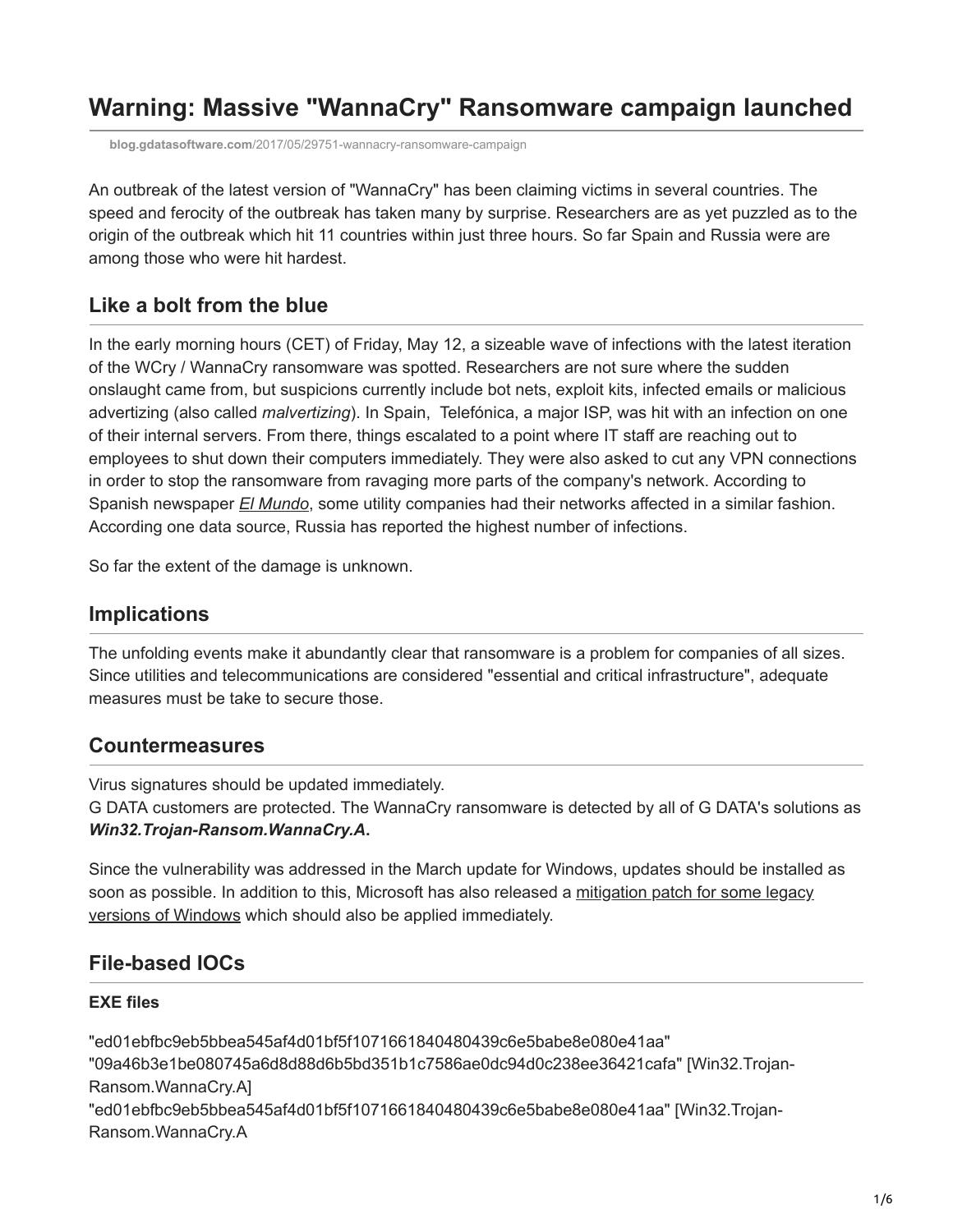]"2584e1521065e45ec3c17767c065429038fc6291c091097ea8b22c8a502c41dd" [Win32.Trojan-Ransom.WannaCry.A] "24d004a104d4d54034dbcffc2a4b19a11f39008a575aa614ea04703480b1022c" [Win32.Trojan-Ransom.WannaCry.D] "4186675cb6706f9d51167fb0f14cd3f8fcfb0065093f62b10a15f7d9a6c8d982" [Win32.Trojan-Ransom.WannaCry.D] "6bf1839a7e72a92a2bb18fbedf1873e4892b00ea4b122e48ae80fac5048db1a7" [Win32.Trojan-Ransom.WannaCry.D] "b3c39aeb14425f137b5bd0fd7654f1d6a45c0e8518ef7e209ad63d8dc6d0bac7" [Win32.Trojan-Ransom.WannaCry.D] "b9c5d4339809e0ad9a00d4d3dd26fdf44a32819a54abf846bb9b560d81391c25 [Win32.Trojan-Ransom.WannaCry.E]

### **DLL:**

"CYBER1be0b96d502c268cb40da97a16952d89674a9329cb60bac81a96e01cf7356830.E1E" [Win32.Trojan-Ransom.WannaCry.F]

### **WannaCry Batch component:**

"f01b7f52e3cb64f01ddc248eb6ae871775ef7cb4297eba5d230d0345af9a5077" [BAT.Trojan-Ransom.WannaCry.C]

### **WannaCry VBS-component:**

"51432d3196d9b78bdc9867a77d601caffd4adaa66dcac944a5ba0b3112bbea3b" [Script.Trojan-Ransom.WannaCry.B]

### **WannaCry Shortcut:**

"a3b014598d6313c96ab511dc56028ef36f8bafde7f592a1329238718e1c29813" [Win32.Trojan-Ransom.WannaCryLnk.A]

### **File extension:**

.wncry Ransom note: @Please\_Read\_Me@.txt

<https://twitter.com/malwrhunterteam/>

# **Network-based IoCs**

The "genuine" WannaCry dropper attempts to contact the following web address:

hxxp[:]//www[.]iuqerfsodp9ifjaposdfjhgosurijfaewrwergwea.com

This is the original "killswitch" domain.

Preview image credit: [MalwareHunter](https://twitter.com/malwrhunterteam/)

# **Update: May 12, 8:10 pm: more organizations hit**

As of this time, reports started pouring in about the victims who are affected by the ransomware wildfire:

[Private businesses in Spain and Portugal are hit with WannaCry](https://www.publico.pt/2017/05/12/tecnologia/noticia/ataque-informatico-internacional-afecta-empresas-e-hospitais-1771939)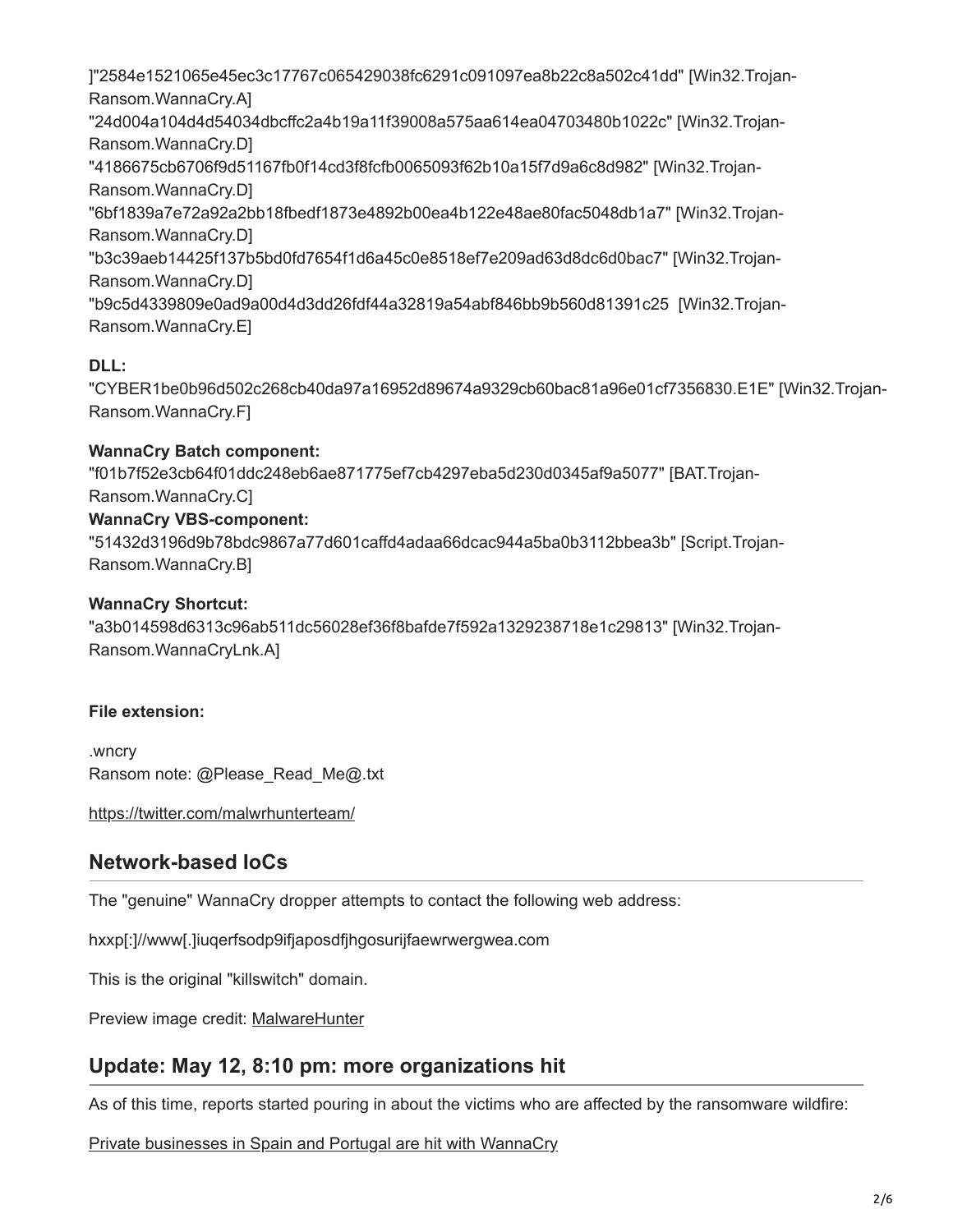[Some computer labs also suffer from the ransomware's ability to spread rapidly through a network](https://twitter.com/dodicin/status/862991818904002565)

One source [reports](http://varlamov.ru/2370148.html) that computers at the Russian Ministry of Internal Affairs are infected

According to a [statement from the British NHS,](https://digital.nhs.uk/article/1491/Statement-on-reported-NHS-cyber-attack) some of their organizations in the UK are affected

# **Update: May 12, 8:20 pm: WannaCry uses a leaked NSA exploit to infect machines - how to mitigate**

It seems that the mechanism used by WannaCry is based on exploit code originally developed by the NSA. The Exploit is called **ETERNALBLUE** [and was part of a series of files which were leaked last](http://https//www.bleepingcomputer.com/news/security/shadow-brokers-release-new-files-revealing-windows-exploits-swift-attacks/) month.

The [security flaw in SMB](https://technet.microsoft.com/en-us/library/security/ms17-010.aspx?f=255&MSPPError=-2147217396) which made the exploit possible (also referenced in the [NVD](http://www.cve.mitre.org/cgi-bin/cvename.cgi?name=CVE-2017-0143)) and which was rated "critical" has been patched by Microsoft during March patch day.

### **G DATA strongly recommends to install all Windows updates or implement the workaround suggested by Microsoft as soon as possible.**

### **Update: May 12, 11:20 pm**

IOC list updated & Detection names added

# **Update: May 13, 7:30 am: train timetable displays in Germany infected, NHS declares "major incident"**

First WannaCry infections were reported in th[e timetable displays of various train stations](https://twitter.com/Avas_Marco/status/863107445559889921) in Germany. The infection wave has [spread across several hospitals](http://www.telegraph.co.uk/news/2017/05/12/nhs-hit-major-cyber-attack-hackers-demanding-ransom/) in the UK, forcing staff to use paperbased fallbacks to maintain a basic service level. The NHS declared this a "major incident". Doctors are joining in with warnings that the WannaCry infections may cost lives.

### **Update: May 13, 9:15 am - Microsoft releases a mitigation patch for Windows XP, Windows 8, Server 2003 to address vulnerability**

Given that there is still a large number of Windows XP installations out there (including those in critical [places\), Microsoft has made an unusual move and issued an update for Windows XP, Windows 8 and](https://blogs.technet.microsoft.com/msrc/2017/05/12/customer-guidance-for-wannacrypt-attacks/) Windows Server 2003.

### **Update: May 15, 8:30 am: Accidental hero throws a wrench in WannaCry's works**

A security researcher had begun analyzing WannaCry as soon as it hit the ground. During his examinations he found out that WannaCry attempts to contact a specific domain. The domain was not registered at the time, so he took it on himself to do so in order to find out what WannaCry wanted to chat about. This is a common procedure in security research.

It later turned out that the domain was in effect a "killswitch" for WannaCry. The principle is rather simple: WannaCry contacts the domain and waits for a reply. If a reply comes back, it shuts off and does not infect the system. Initially, the researcher was not aware of the fact that this killswitch existed, so the fact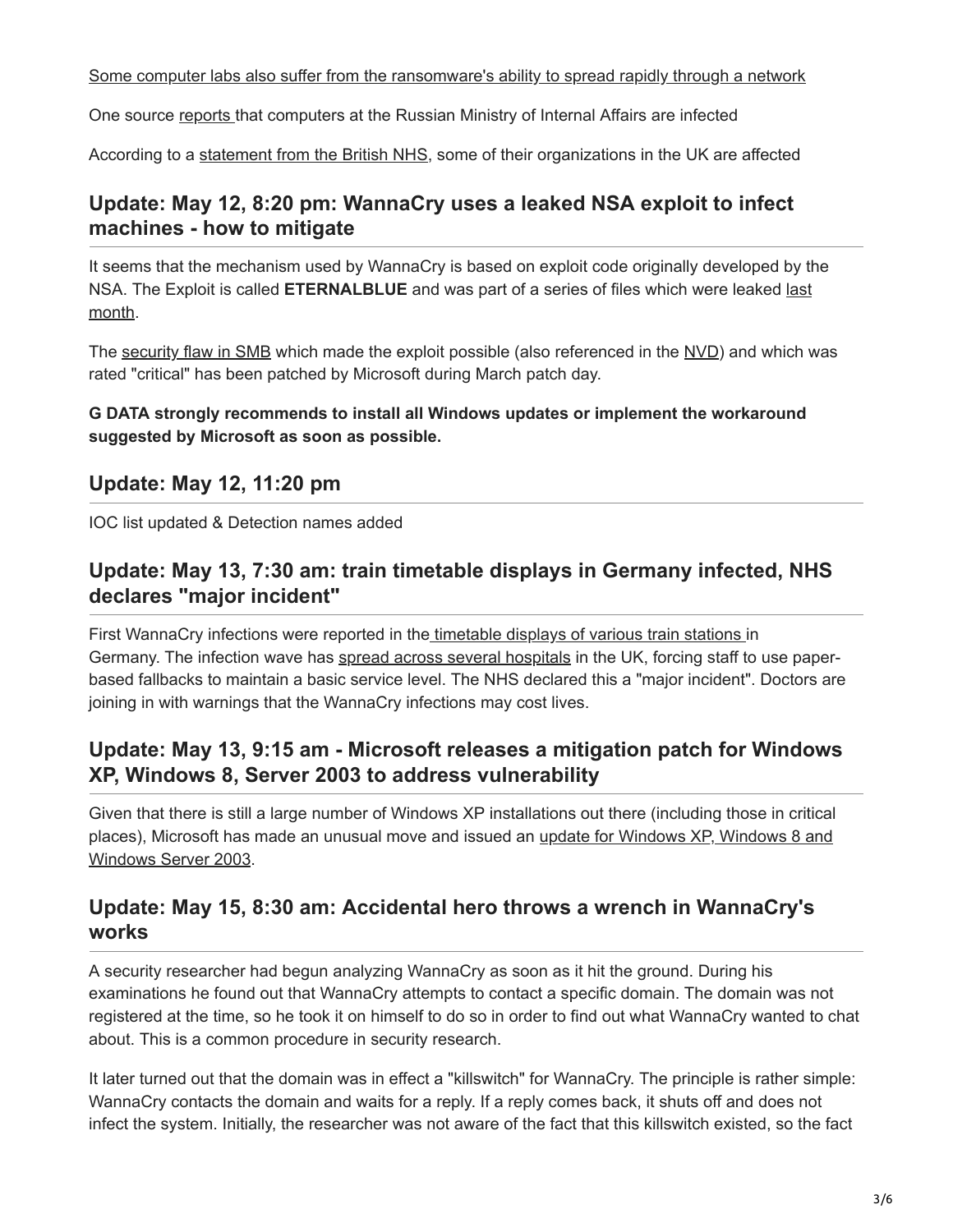that this discovery helped slow down the infection wave significantly was a happy accident - many news portals refer to him as "The accidental hero of WannaCry".

This is good news of course: new infections are stopped in their tracks. There are two major caveats about this, though: the killswitch only works on machines which were not previously infected. It cannot "clean" an infected system and it will not bring back encrypted files. Also, the killswitch domain will not work if the to-be-infected machines are located behing a proxy server.

Still, the slowdown allowed security staff to breathe a sigh of relief, albeit a cautious one.

# **Update: May 15, 8:50 am: "Brace for impact"**

As mentioned previosly, the full extent of the infection wave may only become apparent this Monday morning when workers return to their offices. Therefore users should pay really close attention to any messages they see on screen and alert their IT department immediately as soon as a ransom note appears on screen.

It is also goes without saying that email attachments should be treated with utmost caution, especially if they were received after Thursday, May 11.

### **Update: May 16, 3:00 pm: Some things are not adding up - Copycats give researchers trouble - Attribution attempts**

Although many researchers are warning that "this is not over yet", there are some things that strike us as odd around WannaCry. First and foremost, the intention of any ransomware campaign is to rake in as much money as possible in the shortet amount of time. With the infection count at over 200,000 and counting, one would expect the attackers' Bitcoin wallets almost bursting at the seams. However, only three BTC wallets have been identified so far and they only have a meager 60.000 dollars to show between them. Even if we calculate this in a very conservative manner and assume that about 2,5% of the victims actually pay up, we should still at least be looking at seven-figures in Bitcoins. That does not seem to be the case, though, which opens up room for speculations.

There are several possibilities as to why there does not seem to be any money transferred. For instance, the people behind the ransomware attack may not have anticipated that their creation would be so wildly successful and were just overwhelmed by the infection rates - triggering decryption in WannaCry's case is a manual process which on this scale requires a lot of resources.

To make life even more difficult, there are large numbers of "copycat" version circulating. After many people had gotten their hands on a sample, they started experimenting with it. In some cases, they disabled the killswitch domain, in other cases its URL is changed. Some of the versions would not even work as other modifications were made in the file. Those modifications often "break" a file and make it unusable for infecting a machine. At the time of this writing, several hundred modified versions of the file have been counted by G DATA and were also added to our detection database.

As with any man-made event that causes great damage, the question of "who done it?" inevitably comes up. This case is no different. Some researchers point out that some routines of the malware bear characterisitics that were seen in attacks by an APT group called Lazarus. At this point we cannot rule out this possibility, but neither can we confim it.

# **Update: May 17, 9:45 am: Copycats vs. Duplicates**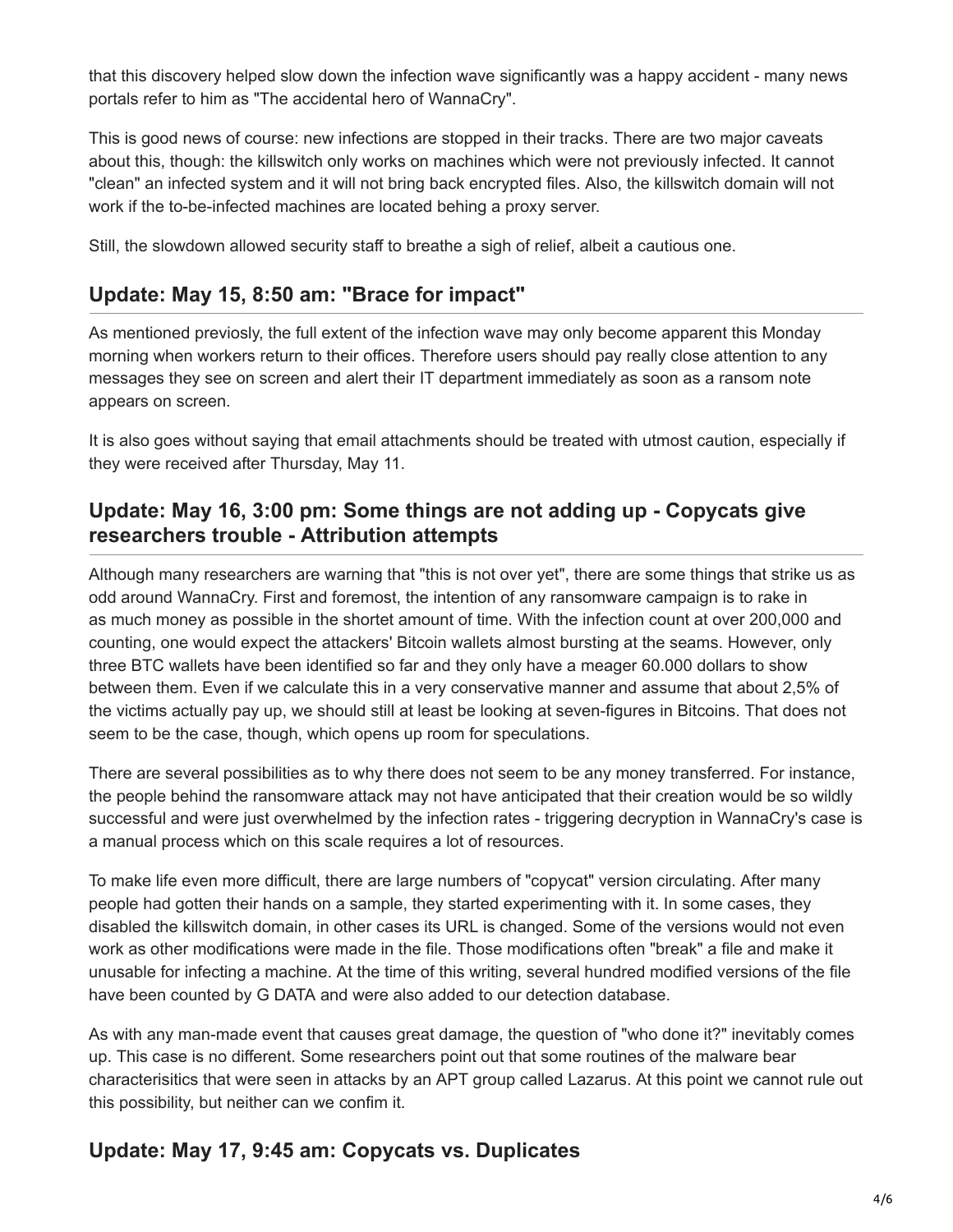As mentioned in our previosu update, numerous updates of the WannaCry files are in circulation at this time. We need to distinguish several categories here:

Variations of the original file with the killswitch removed

Variations with a modified killswitch domain

Variations without ransomware components; those are able to spread without performing any malicious activities on a system.

"Real" copycats which imitate the ransom note of Wannacry, but do not have any connection to WannaCry on the technical side.

### **Correction:**

Contrary to what was mentioned in the previous update, the decryption components do not need to be created manually as they are part of the malware already. However, the decryption process must still be triggered manually by the attackers.

# **Update: 17.05., 10:00 Uhr - IoC list updated**

Killswitch domain added under "Network-based IoCs"

# **Update: May 18, 12:30 pm: parking garages in Germany hit with WannaCry distribution method still unclear**

According to current reports, the payment systems in some German parking garages are affected by the WannaCry infection wave. The company that rund the parking garages has not issued a statement about how much money was lost due to the outage, but this example show very clearly what a direct effect a ransomware infection can have on everyday operations. This development is problematic for another reason: should the outage continue for longer, traffic jams may develop because it is now impossible to keep track of how much parking space (if any) is left in the garage. This would cause drivers to attempt entering a (full) parking garage.

The exact mehtod used by WannaCry to spread this rapidly is still unclear. However, at this point it seems unlikely that email attachments were used as a vessel. As previously reported, WannaCry uses a security flaw in the fil and folder sharing protocol of Microsoft Windows. This akes it possible to distribute the malware over the internet as the protocol is usually not filtered out by ISPs. This makes an infection more likely if a system is connected directly to the internet with this feature enabled. Note, though, that this is also based on conjecture, but for a definitive answer, more information is needed.

# **Update: May 18,12:30 pm: Makers of WannaCry are speaking up**